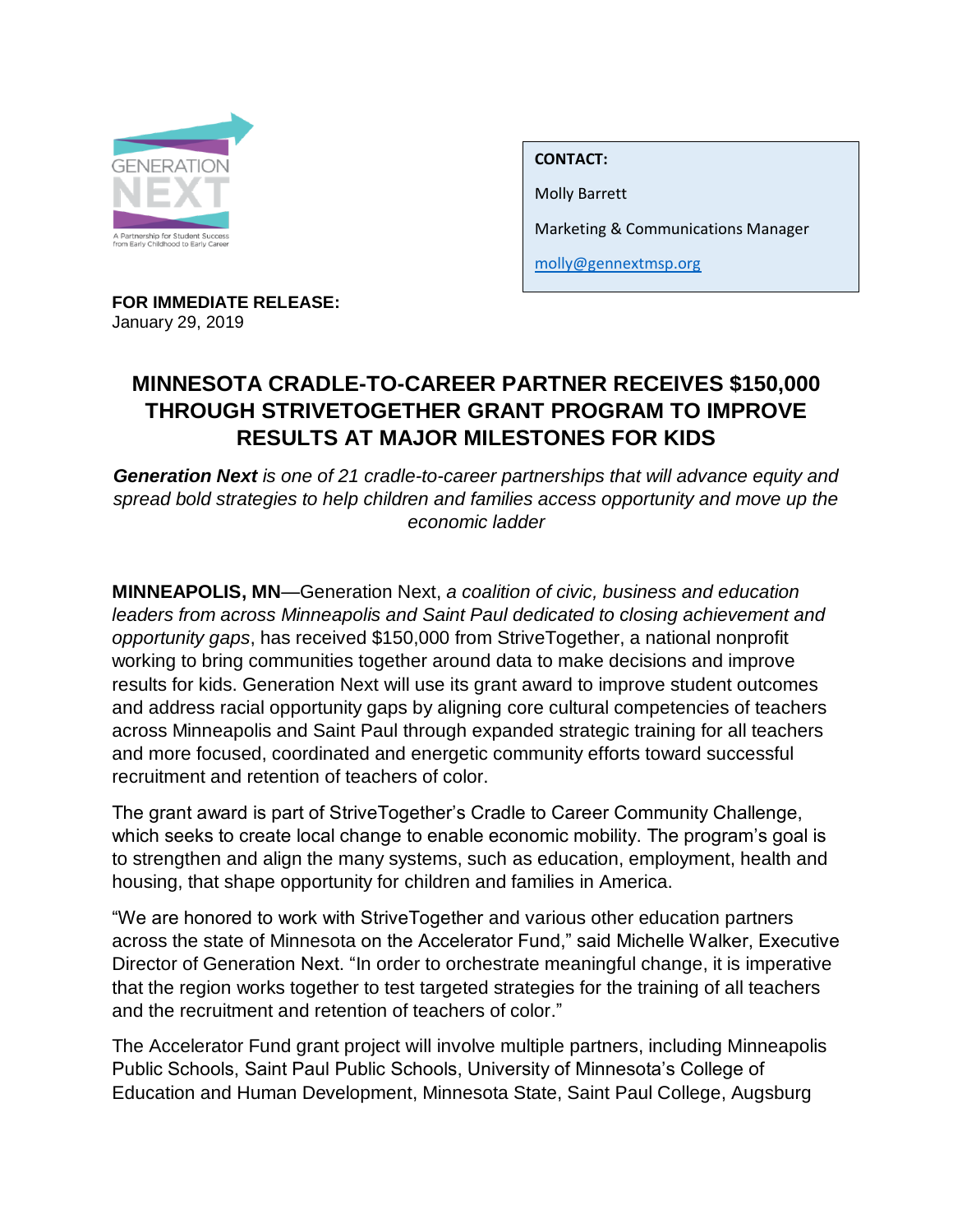University, Saint Paul Promise Neighborhood, Northside Achievement Zone and the Minnesota Education Equity Partnership (MnEEP). Generation Next aims to identify teacher recruitment and retention strategies by partnering with these organizations and higher education teacher training programs, targeting recruitment efforts and increasing data collection.

As part of the Accelerator Fund grant project, Generation Next has assembled a team of local education leaders to participate in the StriveTogether Leadership Program. The StriveTogether Leadership Program's intended results are to accelerate a partnerships' progress toward demonstrable improvement; catalyze action and alignment across partners to change systems; build capacity to align individual contributions and move partnership along the Theory of Action.

The team of education leaders participating in the program include Michelle Walker, Executive Director of Generation Next; Kate Wilcox-Harris, Chief Academic Officer, Saint Paul Public Schools; Rose Chu, Senior Policy Fellow, Minnesota Education Equity Partnership (MnEEP); Suzanne Kelly, Chief of Staff, Minneapolis Public Schools; and Danielle Grant, President and CEO, AchieveMpls.

Generation Next has been awarded the grant from the Community Challenge's **Accelerator Fund**, which advances equity and systems change in communities that are close to achieving proof point, an important measure of progress along StriveTogether's framework for cradle-to-career work. The 10 selected communities were each awarded a maximum total grant award of \$550,000 over three years to reach proof point. This initiative also combines an intensive leadership development program with targeted training and technical assistance.

Through the Community Challenge, up to \$7 million over the next three years will fund projects across the country that advance equity and spread bold strategies to help students progress from kindergarten to postsecondary completion and a job. During this round of grants, 11 community-based organizations also were selected for the Promising Practices Fund. Communities in the StriveTogether Cradle to Career Network were eligible to apply for the Community Challenge.

"StriveTogether launched the Cradle to Career Community Challenge because we refuse to settle for a world in which a child's ability to thrive is dictated by factors like race or income," StriveTogether President and CEO Jennifer Blatz said. "From partners across the country, we know the urgency of this work and the value of creating lasting change in communities. We are proud to start this year supporting 21 cradle-to-career partnerships to get real results for youth and families."